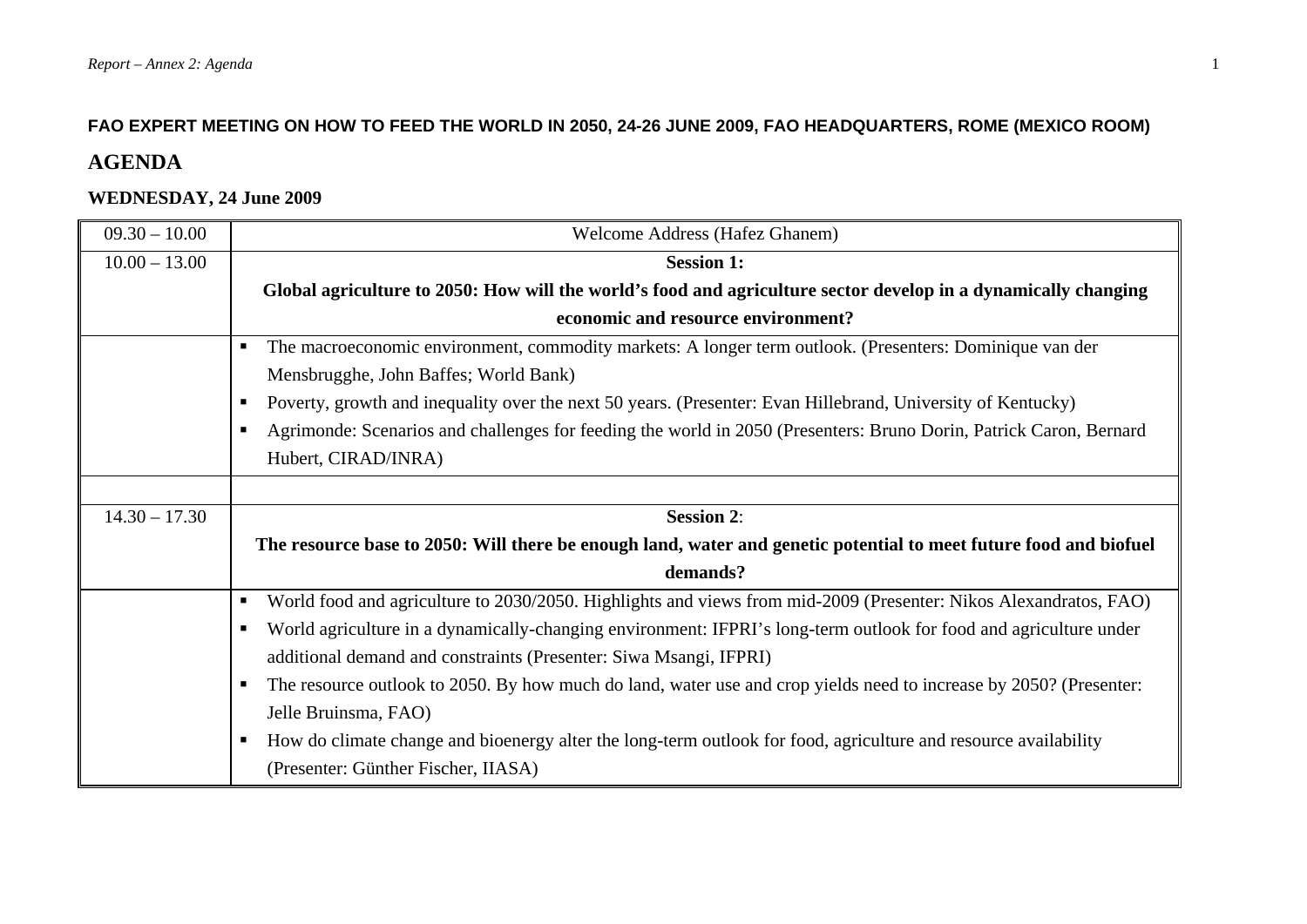## **THURSDAY, 25 June 2009**

| $09.00 - 12.30$ | <b>Session 3:</b>                                                                                                           |
|-----------------|-----------------------------------------------------------------------------------------------------------------------------|
|                 | The investment challenge to 2050: How much, where to invest, what priorities and what sources?                              |
|                 | Investment requirements under new demands on world agriculture: Feeding the world with bioenergy and climate change         |
|                 | (Presenter: Siwa Msangi, IFPRI)                                                                                             |
|                 | Capital requirements for developing countries' agriculture to 2050. (Presenter: Josef Schmidhuber, FAO)<br>п.               |
|                 | Drivers of investment in large-scale farming: Evidence and implications (Presenter: Derek Byerlee, The World Bank)<br>п.    |
|                 | Investment in developing countries' food and agriculture: Assessing agricultural capital stocks and their impact on<br>п    |
|                 | productivity (Presenter: Stephan Cramon, University of Goettingen)                                                          |
|                 |                                                                                                                             |
| $14.00 - 17.30$ | <b>Session 4:</b>                                                                                                           |
|                 | The investment challenge and the technology challenge to 2050                                                               |
|                 | International investments in agricultural production in developing countries. Win-win or neo-colonialism? (Presenter:<br>п. |
|                 | David Hallam, FAO)                                                                                                          |
|                 | Foreign direct investment and other forms of TNC participation in agricultural production: Trends and implications.         |
|                 | (Presenter: Hafiz Mirza, UNCTAD)                                                                                            |
|                 | How can technology deliver for food crop yields (Presenter: Tony Fischer, CSIRO)<br>ш                                       |
|                 | Setting meaningful investment targets in agricultural development: Challenges, opportunities, and fiscal realities          |
|                 | (Presenters: Nienke Beintema, Howard Elliott, IFPRI)                                                                        |